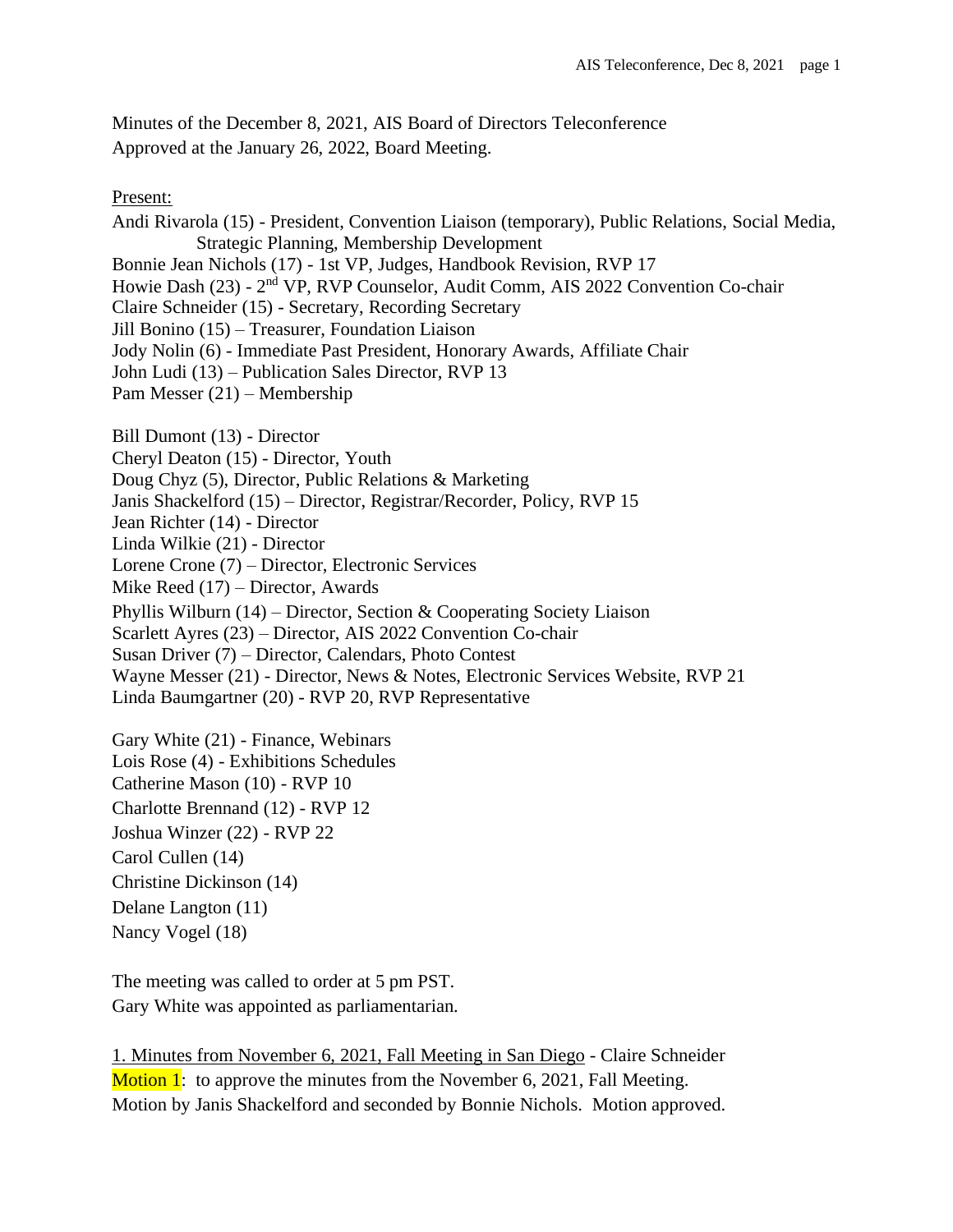## 2. Minutes from October 27, 2021, Board Teleconference - Claire Schneider

Motion 2: to re-approve the minutes from October 27, 2021, with corrections by Wayne Messer. Motion by Janis Shackelford. Seconded by Bonnie Nichols. Motion approved.

## **OLD BUSINESS**

## 3. Budget Update - Jill Bonino

Two electronic documents were posted: Draft Budget 9-30-22 and Restricted Funds Final 9-30- 21. Regarding the Restricted Funds Income & Expenses, Jill reviewed the budget categories and posed questions to the Board about the future of some of the temporary restricted funds. Should any be discontinued, transferred, renamed, or returned to the original donor? Discussion: A suggestion was to use the restricted funds from the Bulletin Scanning Project to bind the Centennial supplements into a book. Another suggestion was to define the "rainy day" and its purpose. Decisions about some of the restricted funds will be made in the future.

Regarding this updated Draft Budget, the changes made at the previous Board meeting have been included. After discussion and more changes, the final general fund net loss projected for 9-30- 2022 will be \$4526 and a final restricted fund net loss of \$3300. In the future, Jill will prepare two budgets: a general fund budget and a restricted fund budget.

Motion 3: to approve the General Fund 9-30-2022 Budget with changes. Motion by Susan Driver. Seconded by Bonnie Nichols. Motion approved.

## 4. Authorize Andi Rivarola - Jill Bonino

Motion 4: that Andi Rivarola, as AIS President, be authorized to sign on all banking accounts and that Jody Nolin's authorization be cancelled. Motion by Jill Bonino. Seconded by Cheryl Deaton. Motion approved.

# 5. Judges Report - Bonnie Nichols

A revised judges report was posted. There are over 400 AIS G/E, master, and emeritus judges for 2022. The list is reduced by 48 judges, significantly more than the 28 judges lost last year. Bonnie has made multiple attempts to keep all judges current with dues and voting the AIS ballot. The color code for the AIS Judges List 2022 is as follows: blue indicates judges who have changes in their status and green indicates judges who are delinquent with their AIS dues. There are two regions with a very limited number of judges are Region 24 has only 2 judges and Region 10 with 4 judges.

Motion 5: to accept the 2022 list of AIS Judges as presented by Bonnie Nichols. Motion by Doug Chyz. Seconded by Howie Dash. Motion approved.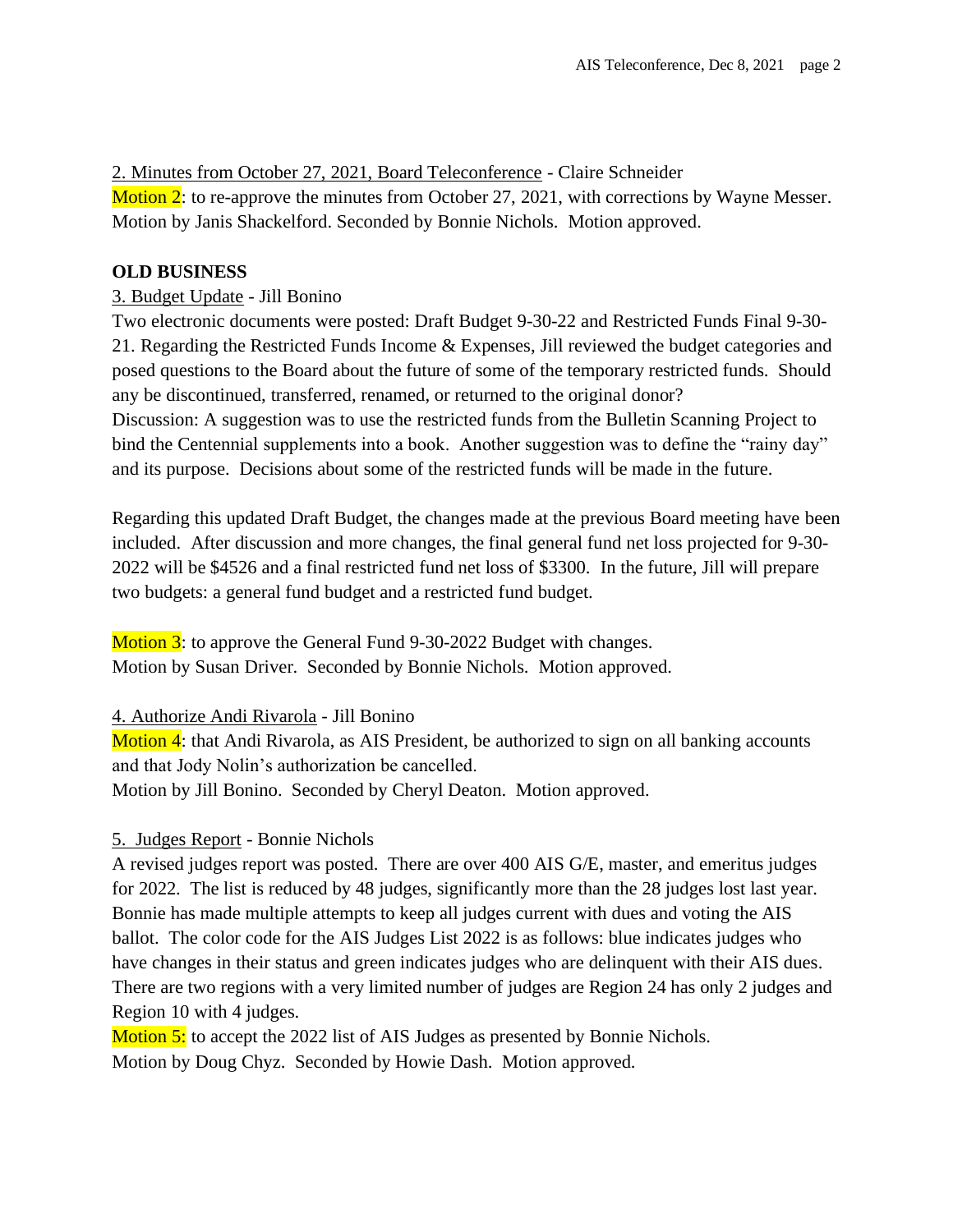6. New RVP for Region 8 - Howie Dash

A revised list of RVPs as of December 8, 2021, was posted. Motion 6: to approve Katerina Bergeron as RVP for Region 8 Motion by Howie Dash. Seconded by Doug Chyz. Motion approved.

#### **NEW BUSINESS**

#### 7. Cyber security Training for AIS Officers & Directors - Andi Rivarola

Three documents from KnowBE4 were posted that address cyber security. It was no surprise that on the first day of his presidential term, many of the Board members received requests "from Andi" for gift cards. This type of SPAM highlights the need for cyber security and Andi is recommending the KnowBE4 program.

Discussion: Based on her experience of training personnel about cyber security, Bonnie Nichols supported the use of KnowBE4. There are different programs and schedules available from KnowBe4. One example is 25 participants in a three-year program for a cost of \$65.88 per person. Jill recommended that the funds for such a program come from the restricted electronics services budget. A suggestion was to include region, section and cooperating societies officers in whatever cyber security program is employed. Another suggestion was that each affiliate, section, and cooperating society use an alias email account to which more than one person has access. Andi recommended that each Board member have an email address associated with irises.org. Wayne is working on a security add-on for the AIS website such as the check-box "I'm not a robot" or "captcha."

## 8. Technology Knowledge - Andi Rivarola

Andi is offering a five-week course on increasing the use of technology. Instruction, examples, and homework will be provided for topics such as Google Drive, Google Calendar, using pdfs and productivity of email. Each class will be a live zoom session which will be recorded and later available for viewing on YouTube. Andi posted a flyer for his course.

#### 9. Planned Giving - Andi Rivarola

Motion 7: that the AIS Board authorizes the pursuit of endowments for the long-term future of AIS in conjunction with the AIS Foundation.

Motion by Jill Bonino and seconded by Jody Nolin. Motion passed.

Discussion: A committee will be formed that will include members of the AIS Foundation and AIS Finance committees.

## **ANNOUNCEMENTS & OTHER ISSUES**

10. Janis Shackelford asked Linda Baumgartner to contact Orvid Olson, requesting him to contact Janis about the registration and introduction of two irises.